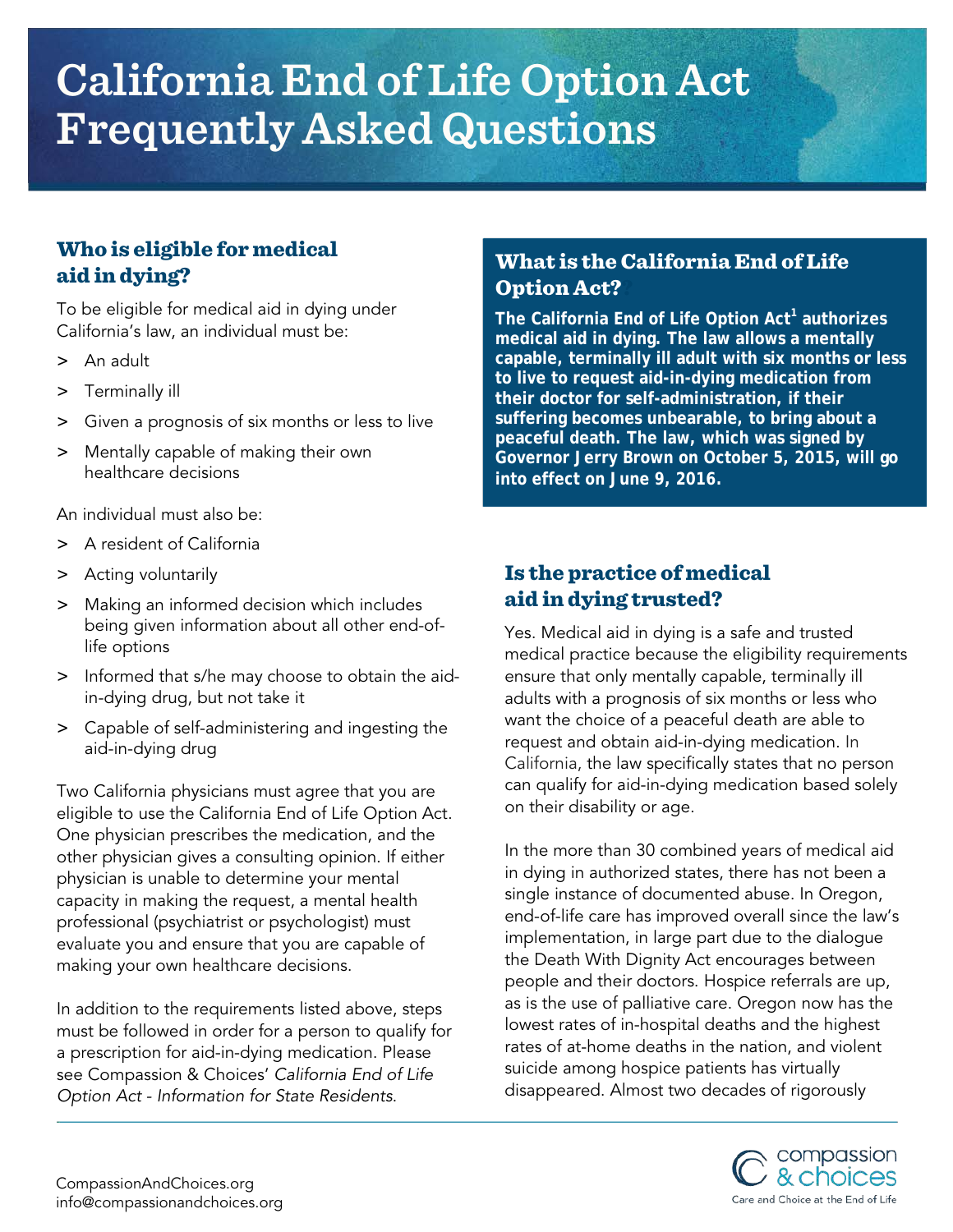observed and documented experience in Oregon shows us the law has worked as intended, with none of the problems opponents had predicted.

# How does the public feel about medical aid in dying?

The American public consistently supports medical aid in dying by large majorities in independent national and state surveys. Polling outlets such as Gallup (68% support in May 2015)<sup>2</sup> and Harris (74% support in November 2014)<sup>3</sup> both report strong support for medical aid in dying.

# How does the medical profession feel about medical aid in dying?

A 2014 Medscape survey of 17,000 doctors representing 28 medical specialties demonstrated that a majority of physicians (54% vs. 31%) support a terminally ill patient's decision to end their life.<sup>4</sup> In California, the End of Life Option Act was endorsed by more than 75 organizations including the American Nurses Association/California, California Psychological Association and California Primary Care Association. A growing number of national organizations representing healthcare professionals have accepted medical aid in dying as an end-of-life option for mentally capable, terminally ill adults including the California Medical Association, the American Public Health Association and the American Association of Hospice & Palliative Medicine.

#### What can I do to make sure my doctor will support me if I ever want to access medical aid in dying?

Ask your doctor and medical providers now whether they will support your end-of-life choices, including medical aid in dying. This will encourage your medical providers to listen to your priorities and become prepared to provide you with the treatment you may want in the future. If your medical providers are unable or unwilling to support your end-of-life choices, you have the option to change your care to a healthcare team that puts your wishes first.

# My doctors want to better understand medical aid in dying; where can they learn more?

Doctors can call Compassion & Choices' Doc2Doc consultation line at 800-247-7421 for a free, confidential consultation and information on end-oflife care with our medical directors who have extensive medical aid-in-dying experience.

# How long does the process take to request and obtain the aid-in-dying medication?

The process to request and obtain aid-in-dying medication can be a lengthy one (and may not be successful) if you do not have a supportive healthcare team. The average length of time is between 15 days to three months and requires at least two doctor visits. Therefore, it is very important for individuals who may want to access the law to talk to their doctors early.

# Where can I find the necessary forms?

The State Department of Health will be uploading information and forms to its website before the law becomes effective on June 9, 2016.

# Are there other resources available to learn more about medical aid in dying?

You can call our California Information Hotline at 1-800-893-4548 or visit [http://www.EndOfLifeOption.org](http://www.endoflifeoption.org/) for more

information and resources.